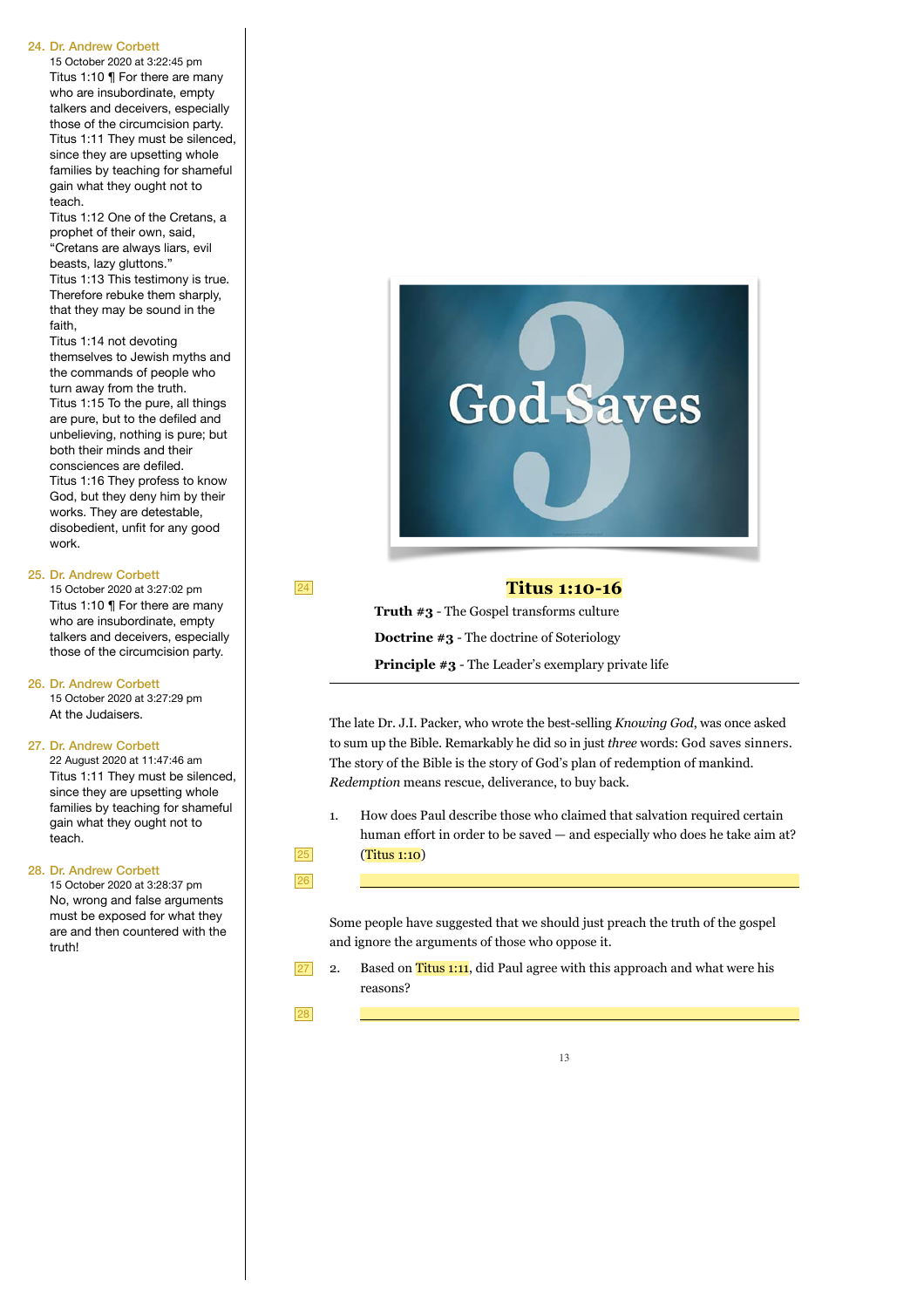#### 29. Dr. Andrew Corbett

22 August 2020 at 11:46:50 am Titus 1:12 One of the Cretans, a prophet of their own, said, "Cretans are always liars, evil beasts, lazy gluttons."

#### 30. Dr. Andrew Corbett

15 October 2020 at 4:12:58 pm The Gospel of the Kingdom would counter these cultural traits. If the Christians of Crete in that day became increasingly devoted to Christ and influential among their culture they would transform what Cretan culture honoured and found shameful. Things such as lying, wickedness, and laziness would become shameful.

# **The Cretan Culture**

The gospel not only transforms individuals, it transforms a *culture* (the way a people think about important issues, how they treat each other—especially the most vulnerable, and how they express themselves in *art*). In some circles, a people's traditional culture is viewed as *sacrosanct* ("not to be interfered with"). People who hold this view have long regarded Christian missionaries as

*interfering* and *disrespectful* to a foreign culture. To be sure, many Christian missionaries *did* confuse Christianity with their own culture and then innocently imposed aspects of their European culture onto their foreign mission field. But, there have been missionaries who have enculturated into their new culture (they learned and spoke the language, adopted their diet and their national dress) and then challenged those aspects of the culture contrary to the *Natural Law*. Examples of



this include British missionary, Hudson Taylor, who went to China (pictured above) and became known as 'the father of modern missions'. Some years earlier, British missionary, William Carey went to India and challenged their cultural practice of *sati* (burning of the live widow of a deceased husband upon his funeral pyre, depicted below) which eventually led to it being outlawed.



 $|29|$ 

3. Read Titus 1:12. How then would the teaching of the Gospel of the Kingdom of God be a challenge to Cretan culture? If the witness of Cretan Christians became increasingly influential, how would it effect Cretan culture?

30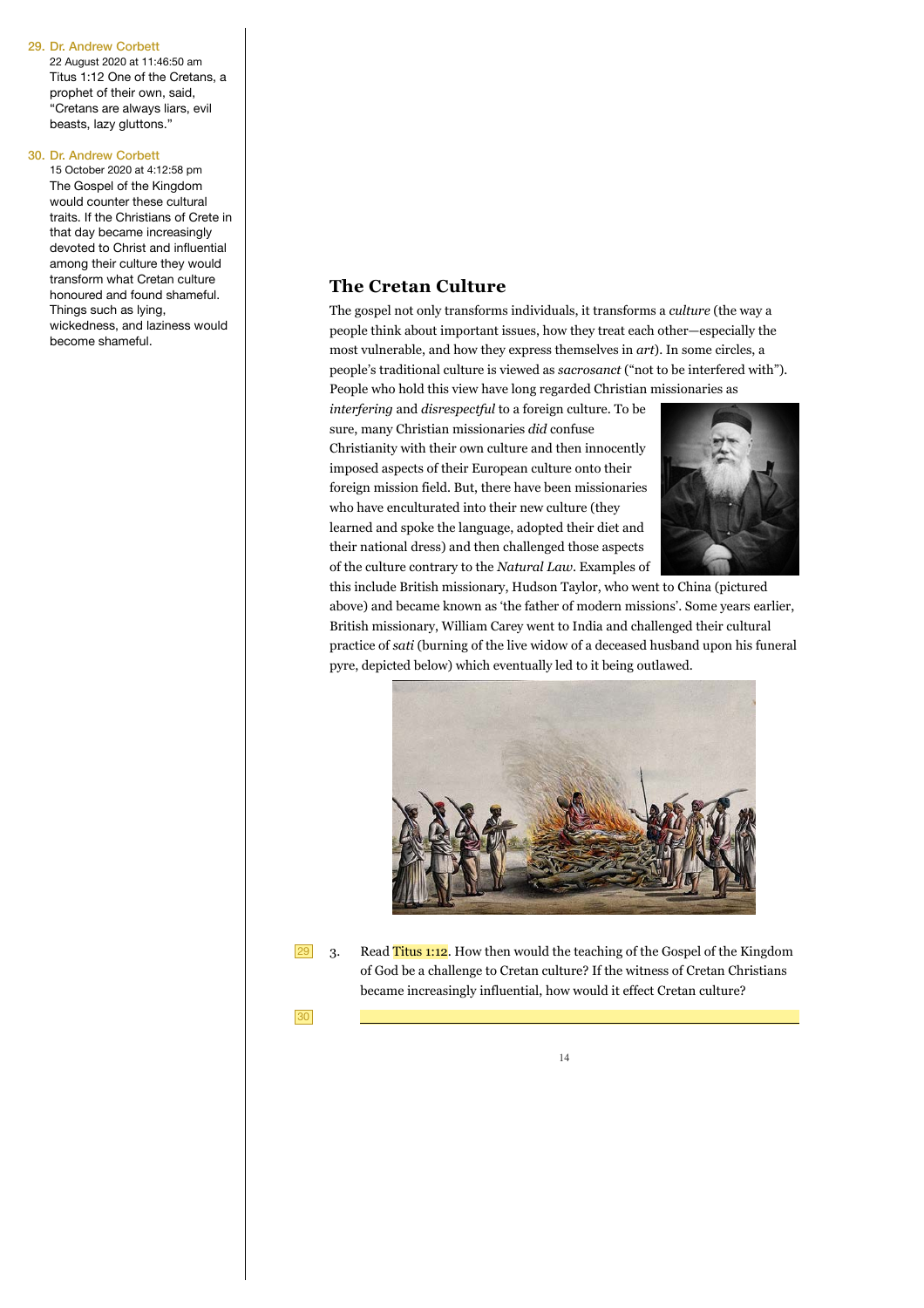#### 31. Dr. Andrew Corbett

22 August 2020 at 11:47:21 am Titus 1:13 This testimony is true. Therefore rebuke them sharply, that they may be sound in the faith,

Titus 1:14 not devoting themselves to Jewish myths and the commands of people who turn away from the truth.

## 32. Dr. Andrew Corbett

15 October 2020 at 4:15:16 pm At times it would rebuke 'sharp' rebuking. It would also require standing for and promoting the truth.

#### 33. Dr. Andrew Corbett

22 August 2020 at 2:59:25 pm Titus 1:16 They profess to know God, but they deny him by their works. They are detestable, disobedient, unfit for any good work.

### 34. Dr. Andrew Corbett

15 October 2020 at 4:16:10 pm Titus was going to have to deal with hypocrisy, and blatantly sinful lifestyles.

#### 35. Dr. Andrew Corbett

22 August 2020 at 8:20:16 pm Eph. 2:8 For by grace you have been saved through faith. And this is not your own doing; it is the gift of God. Eph. 2:9 not a result of works, so that no one may boast.

#### 36. Dr. Andrew Corbett

22 August 2020 at 8:21:10 pm The Christian doctrine of salvation is grounded in the grace of God appropriated by faith in Christ as the Saviour.

#### 37. Dr. Andrew Corbett 15 October 2020 at 4:17:09 pm This one, sadly, isn't true.

38. Dr. Andrew Corbett

15 October 2020 at 4:17:37 pm Perhaps unpack and explain options (a) to (h) in Question 7 above.

4. Paul seems to suggest that Pastor Titus was going to have to confront this culture - even within the church. How, in Titus 1:13-14, does he advise Titus to do this?

 $32$ 

31

33 34  $\overline{\phantom{a}}$ 

 $\overline{\phantom{a}}$ 

 $\overline{\phantom{a}}$ 

 $\overline{\phantom{a}}$ 

5. Why was Titus' task going to be a difficult one based on what Paul tells us in Titus 1:16?

# **The Doctrine of Soteriology**

The Greek word for *salvation* is 'soterias' which is why the study of salvation is called *soteriology*. The doctrine of salvation is unique to Christianity.

6. How does **Ephesians 2:8-9** reveal why this doctrine of salvation is unique to Christianity? 35

36

# 7. Select which things are a true result from salvation -

- (a) Forgiveness of sins (b) Adoption by God (c) Justified by Christ
- (d) The promise of receiving a glorified resurrected body (e) a new nature
- (f) The abiding presence of God (g) The illumination of Scripture
- (h) admission into the family of God (the Church)  $(i)$  No more problems

# **The Principles for Our Growth**

8. If you were helping a new believer to understand salvation, what would you point out to them?

38

37